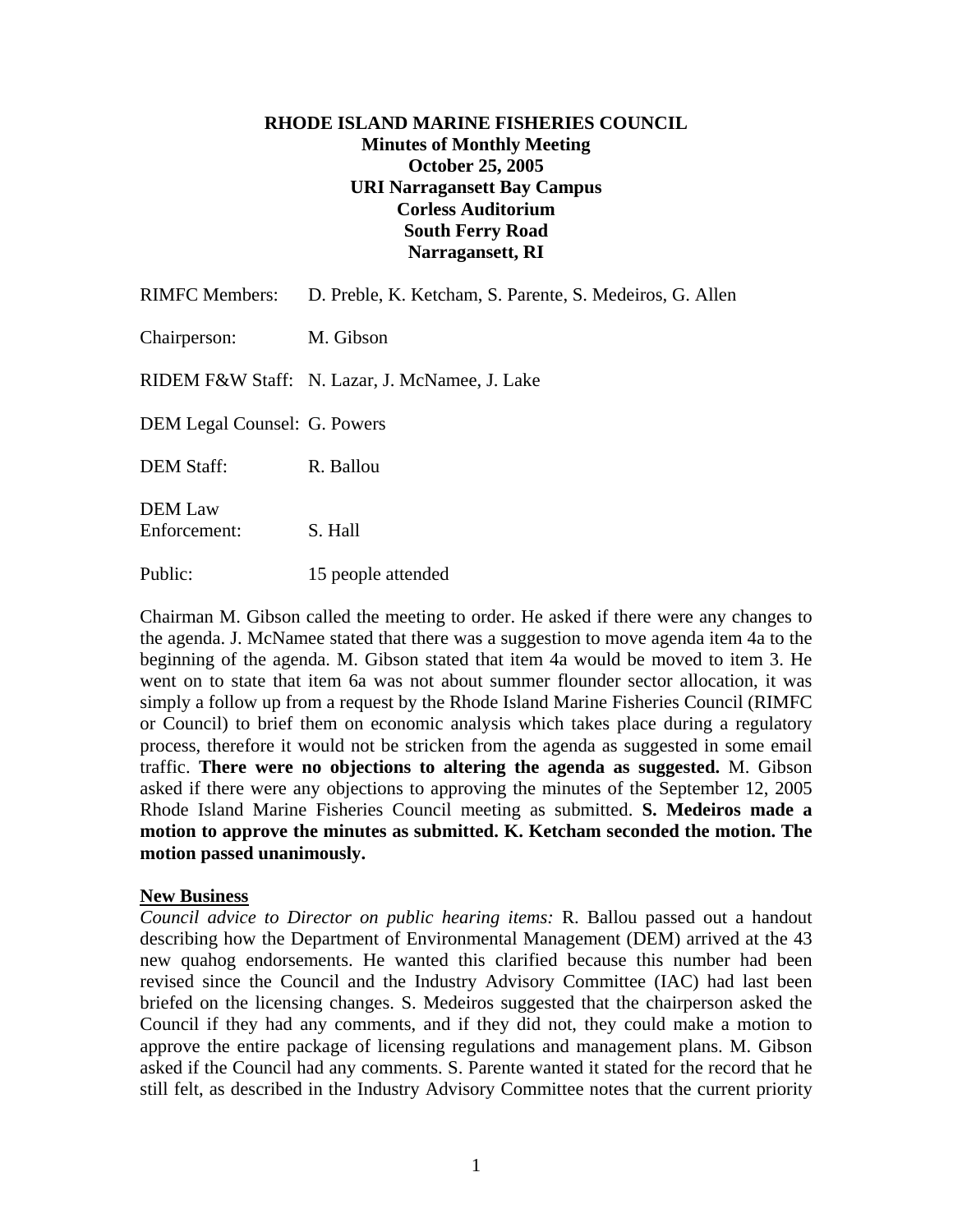scheme discriminated against rod and reel fishermen from obtaining priority when new endorsements were to be given out. R. Ballou stated that there was only one area where the DEM changes to the licensing regulations differed from the advice of the Industry Advisory Committee (IAC) and that was in the priority standards where DEM did not want to make crew members a second priority tier as suggested by the IAC. DEM suggested that crew members remain in the top priority tier. **G. Allen made a motion to advise the Director of DEM to accept the changes to the licensing regulations and the sector management plans as submitted to the Council and move forward with promulgation. D. Preble seconded the motion. The Council voted 4 to approve (G. Allen, D. Preble, S. Medeiros, K. Ketcham) and 1 abstention (S. Parente). The motion passed.**

### **Advisory Panel Reports**

*Lobster:* J. King was not present to give the report. J. McNamee gave the report. He stated that the panel met to discuss the effort control plan which was moving through the regulatory process at both the Atlantic States Marine Fisheries Commission (ASMFC) and which also was going to DEM public hearing on November 7, 2005. The meeting started with some follow up items from the ASMFC including the compliance status of some neighboring states. The discussion then went to the effort control plan. The goal of the effort control plan is to maintain the current trap level to at least within 20%. The advisory panel (AP) members gave a few comments about the effort control plan including providing for a grandfather clause which would allow individuals who had good performance earlier in the target years but who may have fallen off due to extenuating circumstances in the most recent years. The AP also commented on the need to make sure individuals would not be able to split permits if a vessel had more than one permit. There was general agreement from the AP that the proposal should go to public hearing for further discussion and comment.

M. Gibson gave a little more background information to the Council on this subject and stated that the process is not as far along as he had anticipated and therefore may not be ready for the November public hearing. Another public hearing may have to be held early in 2006 to complete the public process for these regulatory changes. M. Marchetti stated that the plan is going to continue to run in to the problem of several nuanced and specific problems arising because a plan like this is difficult to enact. He went on to state that there should not be a rush to throw something together and that this plan however it turns out should be well thought out and thoroughly discussed. M. Gibson stated his only concern with delaying too long would be running in to gauge increase regulations which currently exist.

*Scup/Black sea bass:* K. Ketcham gave the report. The AP went over the landings and fishery performance for 2005. Both the black sea bass and scup fisheries were slow for the current year therefore the possession limits had been above there 2004 levels for the majority of the year. There were to be small quota decreases in 2006. One new proposal was brought forward by J. Low, a commercial rod and reeler. **The AP came to a consensus to remain at status quo for the general category fishery for scup and black sea bass.** The floating fish trap representatives from the east bay had brought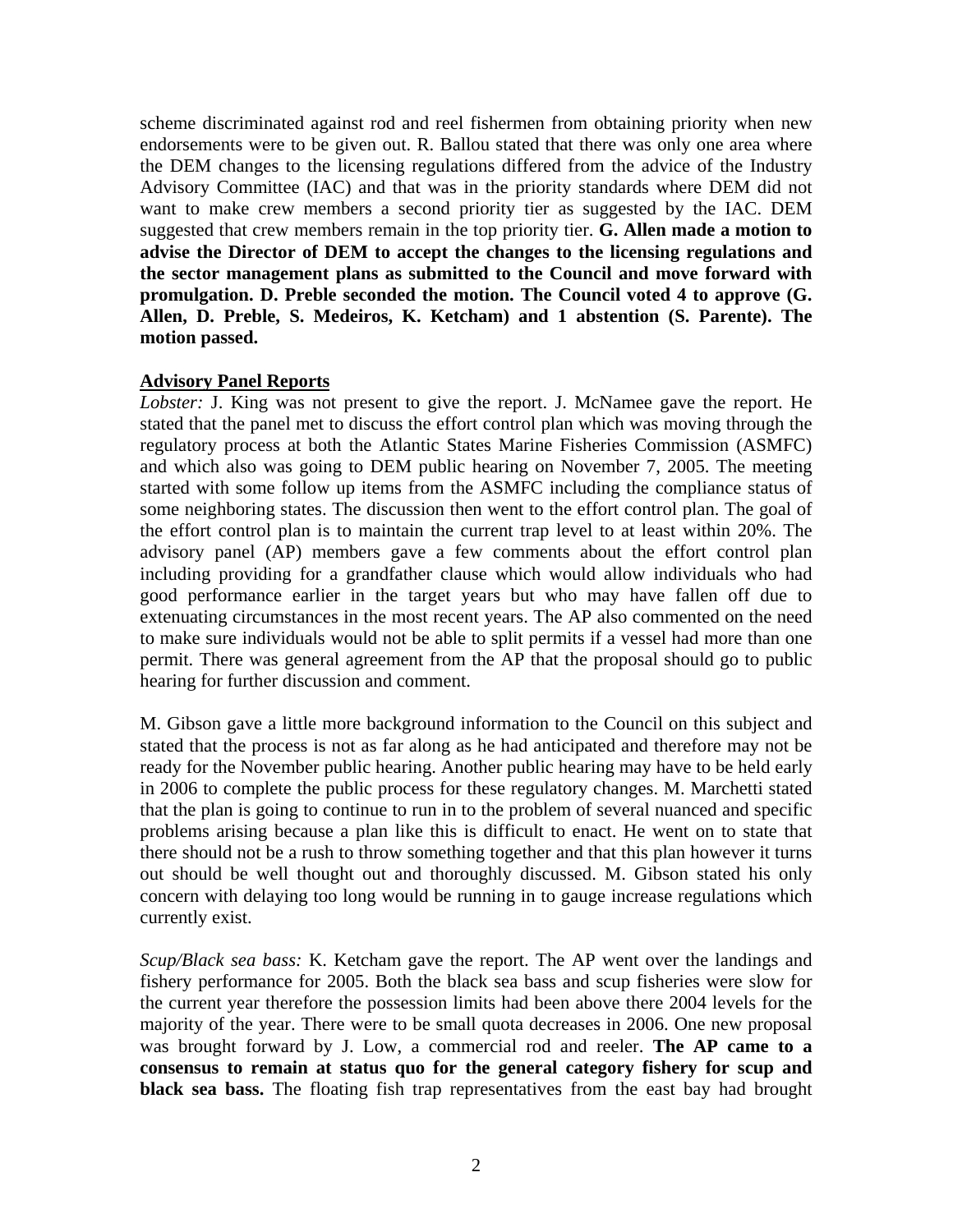forward a proposal for scup, however the floating fish trap representatives decided to get together to try and come up with a better plan as they were all dissatisfied with the current plan and there was no consensus on the new proposal. There was no discussion by the Council.

M. Gibson had a question for the Council regarding the performance of these fisheries. He stated that both fisheries were slow and asked if they had any suggestions as to how the Division of Fish and Wildlife (DFW) could better manage the possession limits. K. Ketcham stated that he felt the DFW was doing a good job and it was basically that the fish were not there in the numbers they have been in the past and economics played a large role during this current year. D. Preble echoed this sentiment and went on to state that there is a problem with an over abundance of dogfish, which he felt were monopolizing the habitat normally occupied by black sea bass and scup, as well as summer flounder to a lesser extent.

*Industry Advisory Committee:* J. Lake gave the report. He stated that the panel met to discuss the electronic dealer reporting requirements which would be going to public hearing in November. The majority of the federal dealers in the state were already in compliance with the new regulations however, many of the smaller dealers in the state were not. The new regulations would require them to begin using electronic reporting. The panel had one suggestion for the new requirements regarding the reporting of price. They requested an easier way of reporting prices to the electronic reporting system. The current requirement was for them to report price with each transaction. Since prices were usually stable within a day, they requested the ability to only have to report one price for the day rather than reporting a price with each transaction. They felt the current pricing requirement was burdensome to them. J. Lake informed them that the current requirement is mandated by the federal regulations but this criticism was being discussed at the federal level. The Council had no comments on the report.

M. Gibson informed the Council that he had received word that G. Carvalho had resigned from serving on the Industry Advisory Committee. He asked the Council how they wanted to proceed with replacing him. It was suggested that the DFW do a general solicitation and the Council members were asked to make sure individuals were aware that the solicitation went out so that responses are received.

### **Old Business**

*Council comments on 804 spending:* M. Gibson stated that he had submitted to the Council at the last meeting a synopsis of the spending which comes from the restricted 804 account. The Council was given the opportunity to review the memo and was now given the opportunity to provide any comments. The Council had no comments but wanted to leave the topic open until the following months meeting. M. McGiveney from the RI Shellfishermen's Association (RISA) suggested using some of the money to supplement the seeding program that his organization was currently undergoing. They had already received grants from several other state and quasi-state organizations but were still short some of the necessary funding. M. Gibson suggested they come forward at the November Council meeting with a formal request which he could then pass along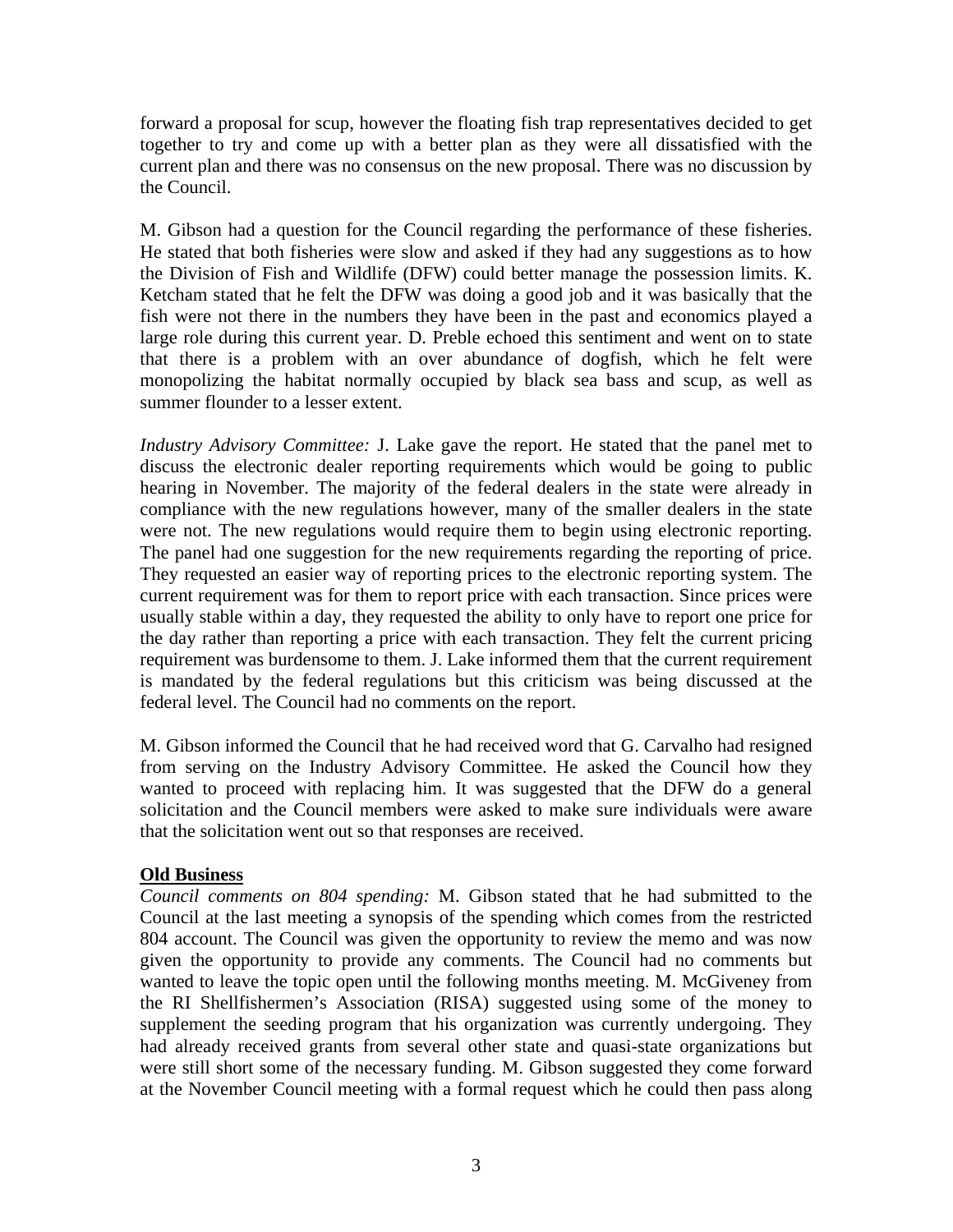to the Director of DEM. Some of the Council members decided to provide comments. G. Allen gave a comment on bycatch issues in Narragansett Bay and wondered if 804 money could be used to obtain information on this either through the DFW trawl survey or by other means. M. Gibson stated that the most effective way to get at bycatch is through the use of sea samplers. He stated he would pass G. Allen's comment to the Director with the caveat that sea sampling is needed to figure out bycatch. The use of side by side trawling was discussed.

*Coast Guard response on fish trap markings:* N. Lazar stated that the Coast Guard had responded to the original request with a number of suggested improvements to the existing fish trap markings. The DFW was now trying to figure out who was responsible for purchasing these new markers and when they needed to be installed. G. Allen stated that it was clear that the responsibility for marking the traps was the floating fish trap companies. He went on to state that there were other requirements in the regulations which were not the Coast Guards but were DEM's. These also had not been followed up. M. Gibson stated that the DFW would get together with staff to review the floating fish trap regulations to make sure the compliance issues were completed. G. Allen requested this topic be placed on the agenda for the November meeting.

# **Other Business**

*Economic impact memo from DEM legal counsel:* M. Gibson stated that at the prior months meeting a request came from an audience member and then a formal request from the Council to have a brief description of where economic assessment occurs during the regulatory process. DEM legal counsel had drafted a memo for the Council explaining the process. **M. Gibson suggested that the Council could look over the memo and come back at the November meeting to discuss the memo in further detail as the Council was just receiving it that evening. The Council agreed to this course of action.** G. Powers gave a brief synopsis of the memo, stating that he would gladly go in to further detail at the November meeting.

*Report on the status of the Harbor Lights marina expansion:* N. Lazar stated that this was a follow up item from the previous Council meeting. The status of the marina expansion was that the Coastal Resource Management Council (CRMC) and the DEM had both had hearings on this issue and both organizations had approved the project. M. McGiveney asked if there was any discussion on the request to have the existing shellfish in that area removed and transplanted. N. Lazar stated that he did not know. M. McGiveney stated that the RISA had been working with the DFW on a policy to require the transplantation of shellfish as a permit requirement in any marina expansion projects. M. Gibson stated that there is a draft policy that exists and he will follow up on this policy.

### **Post agenda discussion**

S. Medeiros brought up the river herring issue again, in order to not let it get too late to act for 2006. J. McNamee stated that the DFW had called a workshop with our neighboring states where state biologists and policy makers were going to get together and compare notes on these species. From the workshop, a report would be developed which would then be brought before the stakeholders of the states.